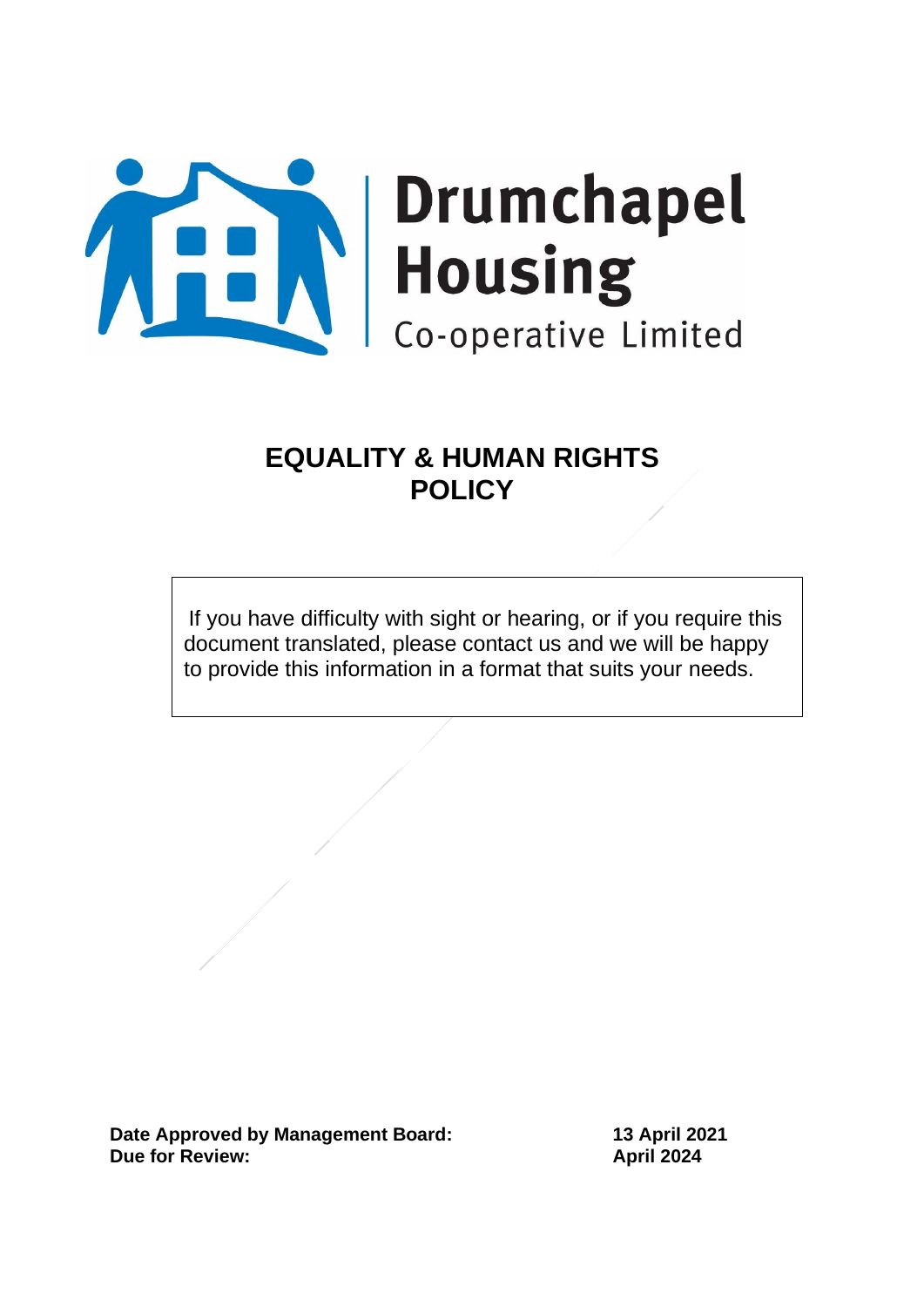# **Drumchapel Housing Equality and Human Rights Policy**

# **CONTENTS**

- 1. Introduction
- 2. Legal, Regulatory and Good Practice
- 3. Policy Statement, General Principles and Protected **Characteristics**
- 4. Types of Discrimination
- 5. Positive Action
- 6. Equality Impact Assessment
- 7. Risk Management
- 8. Communications in Alternative Formats
- 9. Publicising the Equality and Human Rights Policy
- 10. Target Setting Gender, Race, Age and Disability
- 11. Identifying Problems and Taking Remedial Action
- 12. Staff and Board Responsibilities
- 13. Dissemination of Key Targets and Performance
- 14. Breaches of the Equality and Human Rights Policy
- 15. Policy Review
- 16. UK GDPR Privacy Statement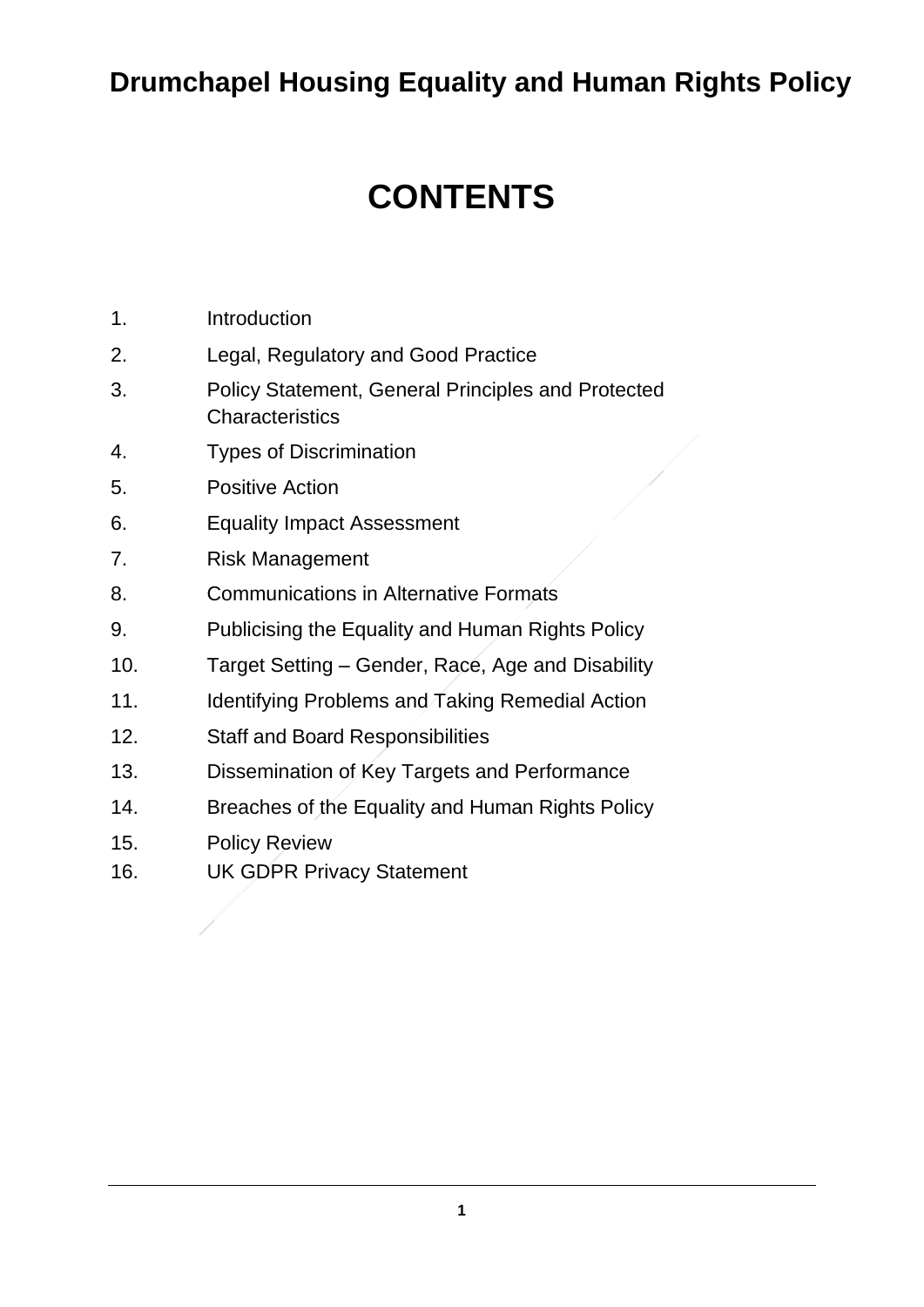#### **1. Introduction**

- 1.1 This document outlines the Co-operative's Equality and Human Rights Policy. It updates the previous "Equal and Diversity Policy" which was approved by the Management Board April 2017. It has been developed in collaboration with both staff and Board members and consideration of changes to recommended practice since the 2017 review.
- 1.2 From this review an action plan will be consulted with tenants by way of a working group with staff and Board members. The action plan will be approved at the Board meeting June 2021.
- 1.3 The Policy addresses the legal and regulatory requirements the Co-operative must meet, and how we will translate into tangible outcomes that will benefit our customers, communities, employees, Management Board members and external stakeholders.

The Co-operative is committed to ensuring our people and the tenants and residents in our communities do not face discrimination, victimisation, harassment or social exclusion due to any of the following protected characteristics (identified in the Equality Act 2010): age; disability; gender reassignment; marriage and civil partnership; pregnancy and maternity; race; religion and belief; sex or sexual orientation.

The Policy applies to all of the Co-operative's services and activities, including:

- *Membership and governance*
- *Services to tenants and other service users*
- *Tenant participation and consultation*
- *Community regeneration*
- *Employment*
- *Contracts with external companies and organisations*
- 1.4 The Policy is supported by an action plan which sets out what the Co-operative will do on a day-to-day basis to help ensure that the policy's objectives are achieved, and that the Co-operative can be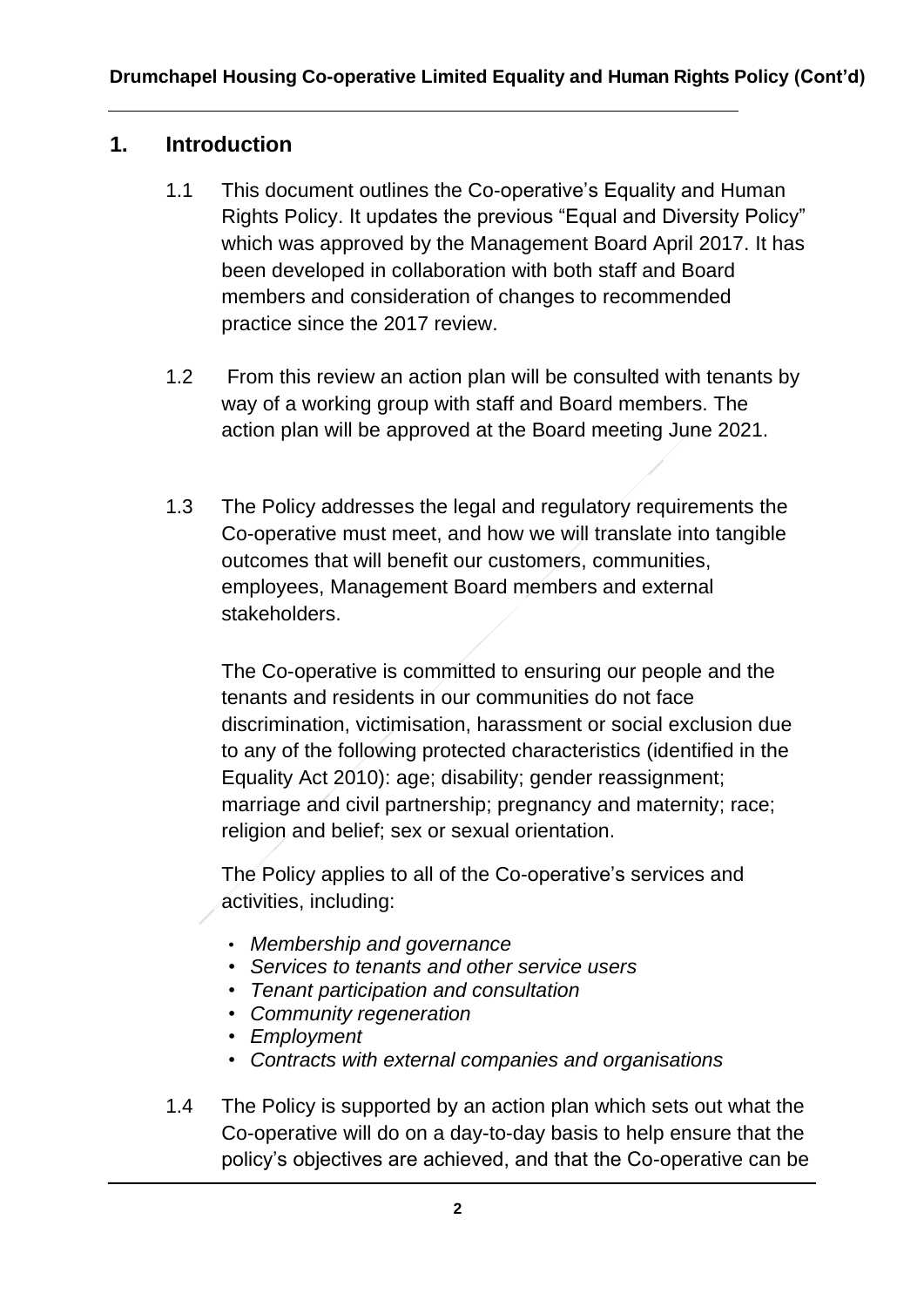proactive in its work in Equality and Human Rights. The action plan which is a separate document which is revised on an annual basis.

- 1.5 To help us ensure that those wishing to use our services, which includes the general public, tenants, and contractors as well as our employees, are clear about our commitment to equality of opportunity, the Co-operative will:
	- a) Place a notice in the interview rooms publicising the policy's existence and that it is available in a variety of formats
	- b) Feature the new Policy in the next newsletter and outline the main elements of the action plan on our website, [www.drumchapelhc.org.uk](http://www.drumchapelhc.org.uk/)
	- c) Continue to ensure staff and Board receive appropriate training in the area of Equality and Human Rights – we will conduct appropriate training by the end of 2021, and at regular intervals in accordance with regulatory guidance and good practice.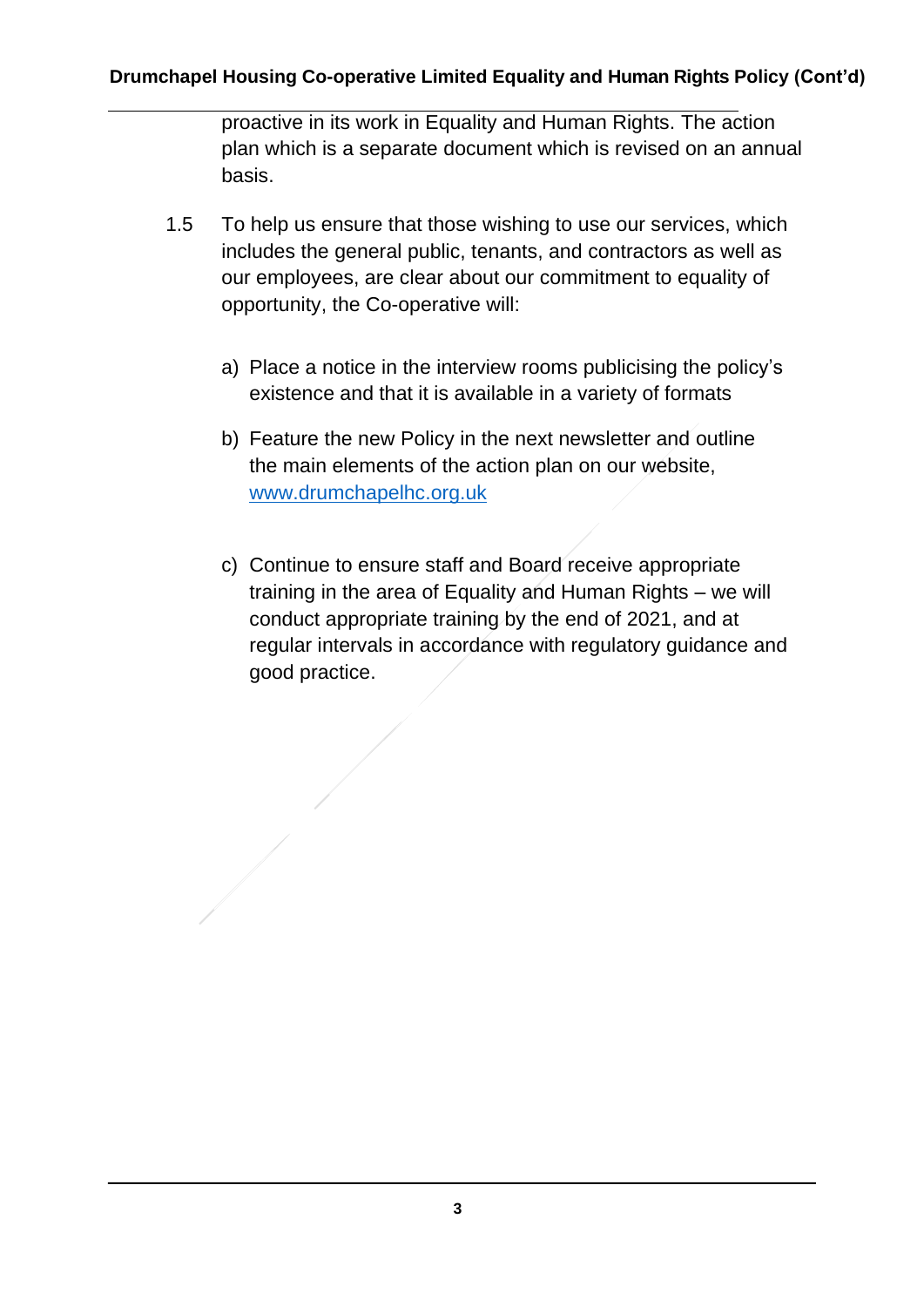# **2. Legal, regulatory and good practice**

- 2.1 This Policy takes account of legal, regulatory and good practice requirements, including (but not limited to):
	- a) The Equality Act 2010
	- b) Human Rights Act 1998
	- c) The Housing (Scotland) Act 2010
	- d) Regulation of Social Housing in Scotland
	- e) The Scottish Social Housing Charter Outcome Number 1
	- f) Section 5.3 of the Regulatory Standards of Governance and Financial Management
	- g) Getting the Balance Right (published by the Scottish Federation of Housing Associations in 2011)
	- h) The Equality and Human Rights Commission "Human Rights at Home" guidance for social housing providers
- 2.2 The Scottish Government published the Scottish Social Housing Charter on 2 April 2012. The Government's commitment to ensuring that RSLs behave in away that promotes equality and eliminate discrimination is characterised by the fact that Outcome 1 states:

*"Social landlords perform all aspects of their services so that every tenant and other customer has their individual needs recognised, is treated fairly and with respect, and receives fair access to housing and housing services."* 

2.3 Section 5 of the Standards of Governance and Financial Management requires all RSLs to "conduct their affairs with honesty and integrity and, within this, RS5.3 requires RSLs to pay "due regard to the need to eliminate discrimination, advance equality diversity and foster good relations across the range of protected characteristics in all areas of its work, including its governance arrangements".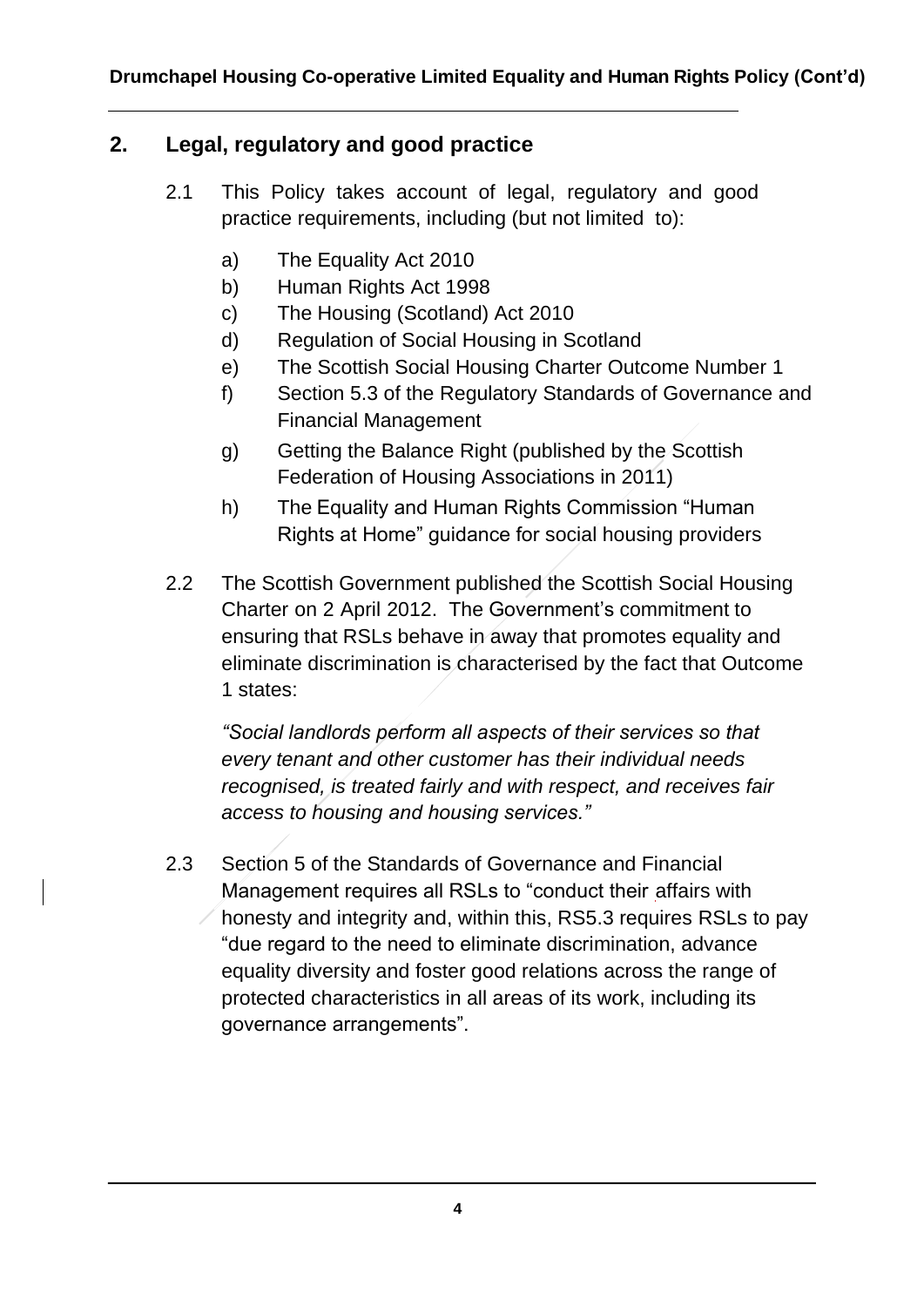2.4 This Policy also takes account of the revised Regulatory Framework (Regulation of Social Housing in Scotland) which came into effect on the 1 April 2019, which stated:

#### **"Equality and Human Rights**

- Have assurance and evidence that it considers equality and human rights issues properly when making all of its decisions, in the design and review of internal and external policies, and in its day-to-day service delivery.
- To comply with these duties, landlords must collect data relating to each of the protected characteristics for their existing tenants, new tenants, people on waiting lists, governing body members and staff."
- 2.5 The Management Board wishes to be clear, however, that itswork in equalities and human rights is motivated by a belief and commitment to ensuring equal opportunities for all and stressed "we are doing it because we want to and not because we have to." Whilst the Policy refers to legal, regulatory and best practice requirements to ensure that we are not placing the Co-operative at risk of a legal or regulatory breach, our main motivation in reviewing the Policy is because we want to continue to improve our approach in this area.
- 2.6 Compliance with the Policy is expected from all staff, board members, tenants and others with whom the co-operative may work (e.g., contractors, consultants, suppliers, etc.).

The Co-operative will seek to ensure all external suppliers of goods or services comply with equality legislation and have adequate policies and procedures in this area. Accordingly, information will be issued with all tender documents stipulating 's expectations in respect of equal opportunities, and tendering organisations will be required to submit details of their own equal opportunities policies as part any tendering process. However, when working with organisations employing less than ten people, it will be acceptable for those organisations to confirm their willingness to operate in accordance with the co-operative's Equality and Human Rights Policy.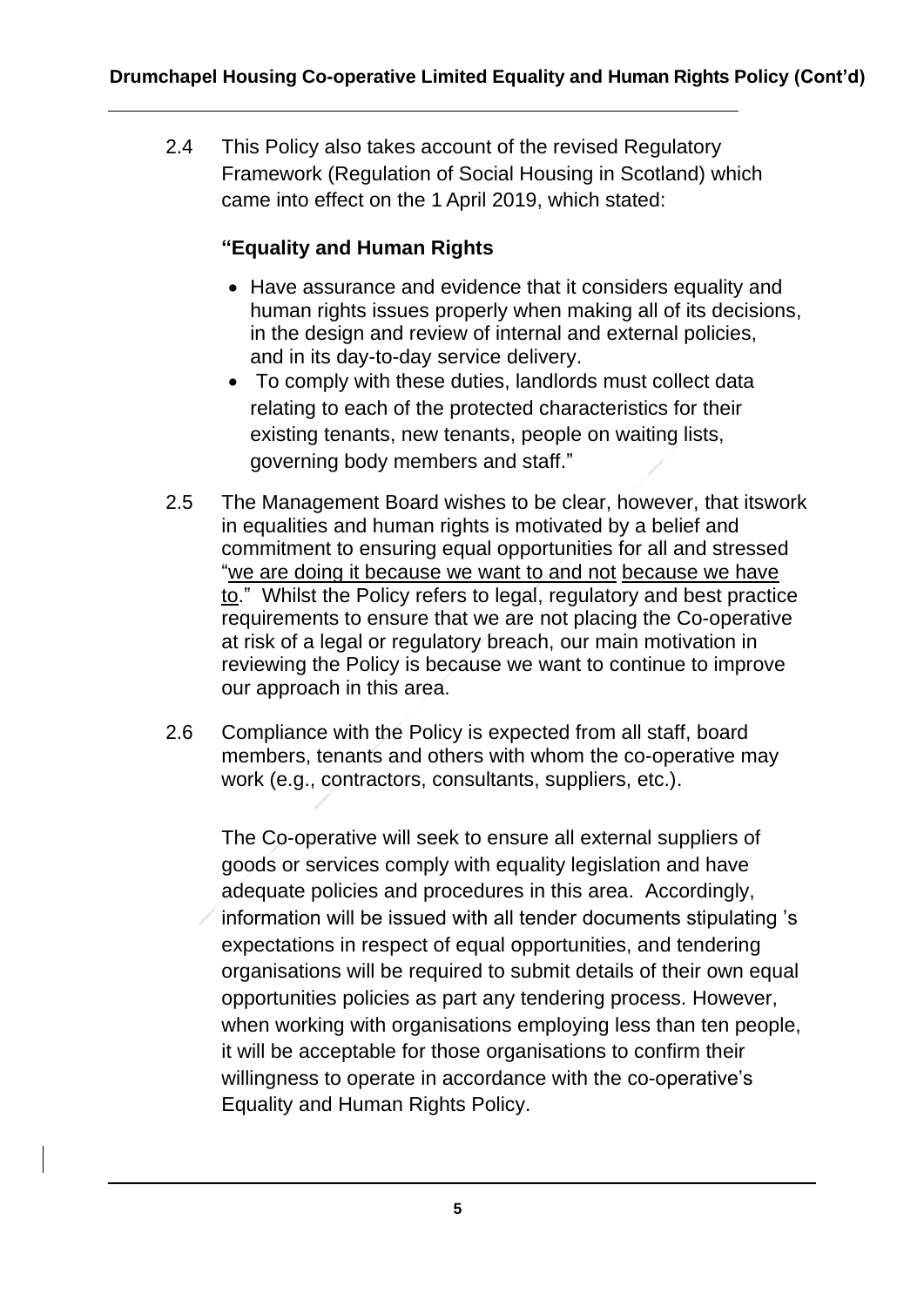2.7 **The Equality Act 2010** (referred throughout this Policy as the Act) is the main piece of UK legislation relating to equalities.

The Act 2010 consolidates much of the previous equality's legislation into one single Act. It replaces, for example, the Sex Discrimination Act 1975, the Race Relations Act 1976 and the Disability Discrimination Act 1995.

The act had two key principles which were to:

- Identify groups who needed additional protection due to their "protected characteristics"
- Identify "unlawful behaviour" which should be avoided by RSLs as landlords and as employers of staff

These key principles will be discussed in sections three and four.

- 2.8 **The Human Rights Act 1998** specifies that every individual has the right to own and enjoy the ownership of property; the right to respect for private life; the right to respect for family life; and the right to respect for their home. The Act provides protection against discrimination with regard to these rights and could affect many of the housing and other services the Co-operative provides.
- 2.9 The European Convention on Human Rights contains articles setting out the rights that are protected, and that alleged breaches of the articles are heard by the European Court of Human Rights (ECHR). It is likely the status of the Act and the jurisdiction of the ECHR will change due to the UK exit from the European Union.
- 2.10 **Scotland specific legislation** although equalities is a matter reserved to the UK Parliament, the Scottish Parliament has powers under the Scotland Act 1998 to "encourage and promote" equal opportunities. Accordingly, The Housing (Scotland) Act 2010, section 39 states:

"Social landlords when performing housing services must act in a manner which encourages equal opportunities and in particular the observance of the equal opportunity requirements of the law for the time being related to equal opportunities".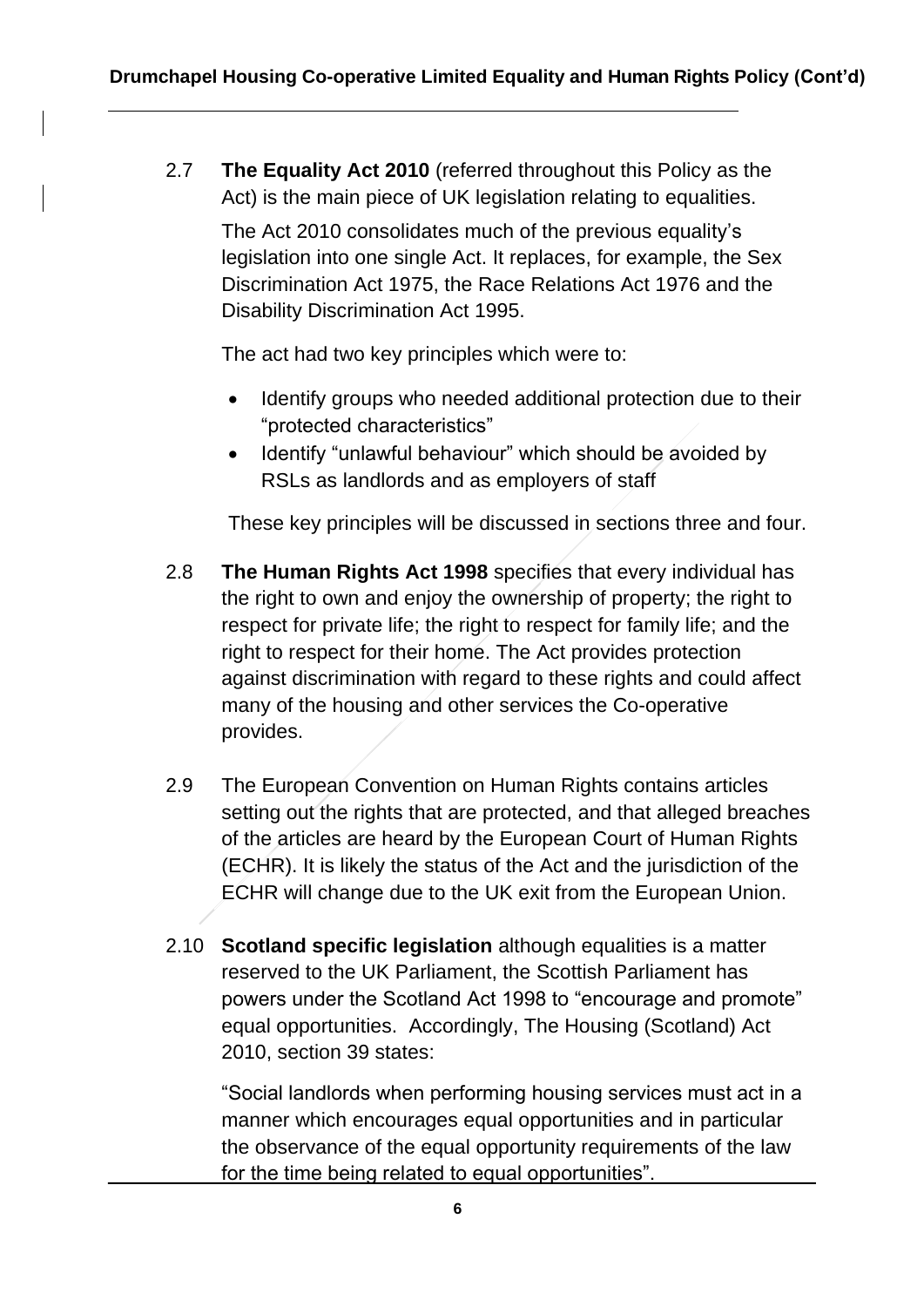#### **3. Policy statement, general principles and protected characteristics**

- 3.1 The Policy has two main aims:
	- to ensure that no person, group of persons or organisation who deal with the Co-operative in any way or who requires a service,assistance or advice from the Co-operative, or who is employed by (or serves) in any capacity by the Co-operative<sup>1</sup>, is treated less favourably than any other person, group of persons or organisation – put more simply, anyone who has any sort of contact with Drumchapel Housing Co-operative Limited.
	- To promote the Policy so that anyone dealing with the Cooperative in any capacity is made aware that the Co-operative has a Policy and that there is a zero tolerance of any act which contravenes the Policy / policy principles in any way.
- 3.2 We will seek to promote and achieve equality of treatment and opportunity for all groups in society without discrimination or prejudice on any grounds. The Equality Act introduced the term "protected characteristics" to describe groups against whom any sort of discrimination is unlawful. Section 4 of the Act specifies nine protected characteristics:

Age **Disability** Marriage and civil partnership Pregnancy and maternity Race Religion or belief Sex Gender reassignment Sexual orientation

 $1$  This includes Board members, contractors, consultants, agents and anyone attending ha voluntary capacity for work experience.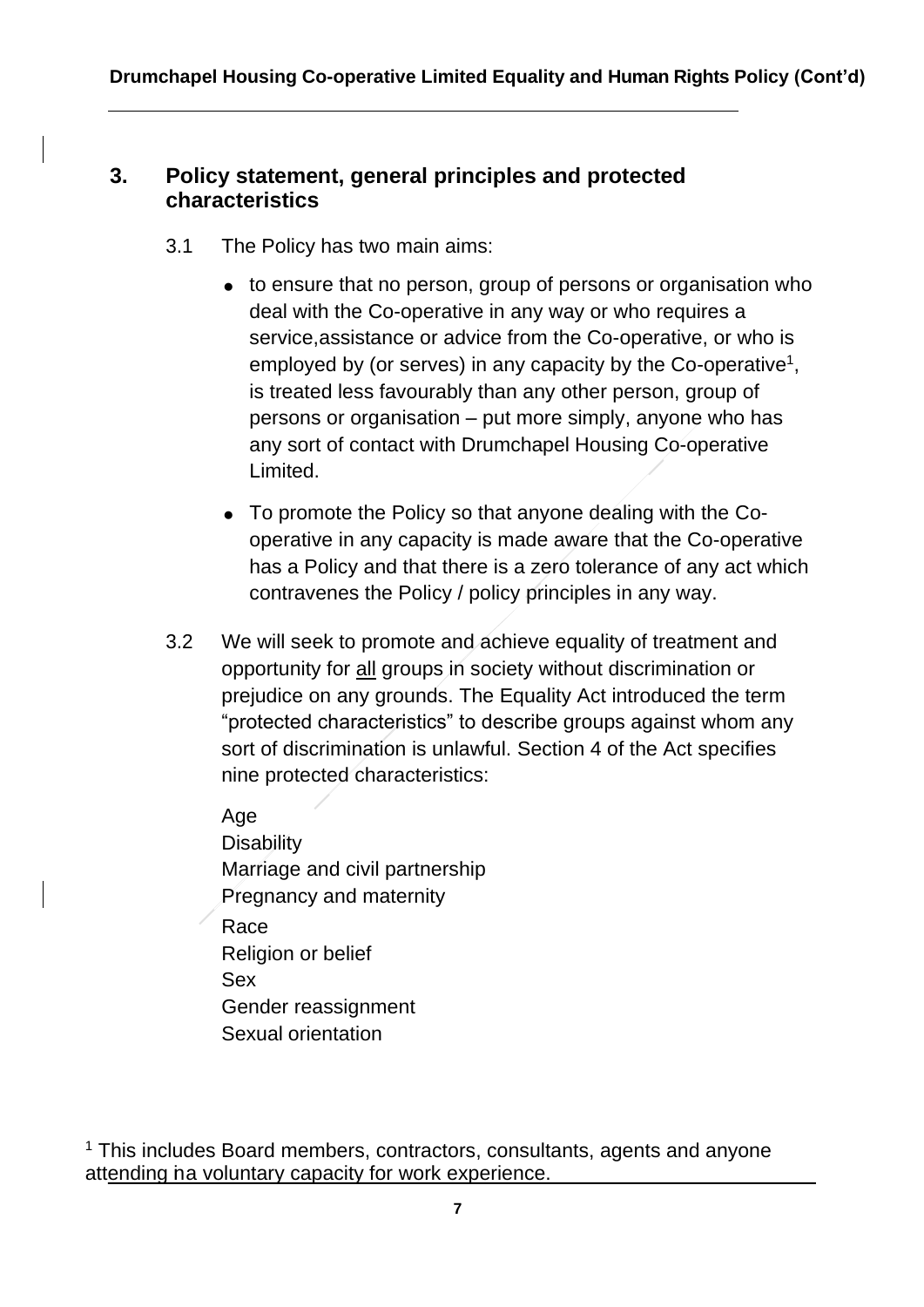- 3.3 The Co-operative is keen to emphasise that it will not tolerate any sort of unfair treatment or discrimination on any grounds. In addition to the above, our zero tolerancewill be broadened (but not confined) to the following:
	- National origin
	- Cultural background (i.e., if a specific group of tenants or prospective tenants have a specific need, custom or practice)
	- Ethnic Origin (i.e., any significant percentages of tenants or prospective tenants from a specific country)
	- Tenure
	- Issues relating to literacy or numeracy
	- Employment status
	- Domestic circumstances
	- Gender (i.e., if the gender pronoun a resident identifies themselves by is different from their 'assigned' gender at birth)

This list is not exhaustive and may be changed to reflect legislative or regulatory changes.

- 3.4 To help achieve the main aims as outlined in section 3.1, the Co-operative has devised the following six statements, which will formthe basis of the separate action plan.
	- a) ensure that no one is discriminated against on the basis of any of the nine protected or seven other characteristics noted above
	- b) ensure equality of opportunity and treatment for all people in relation to the provision of housing and non-housing services
	- c) actively assist disadvantaged minority groups within the local community to benefit from its housing services
	- d) ensure equality of opportunity and treatment for all people in relation to the employment of staff
	- e) ensure that all staff are aware of the Co-operative's commitment to, and obligations in relation to, equality and Human Rights
	- f) be mindful of its equality's commitments in relation both to the procurement of contractors/consultants and to the composition and operation of the Management Board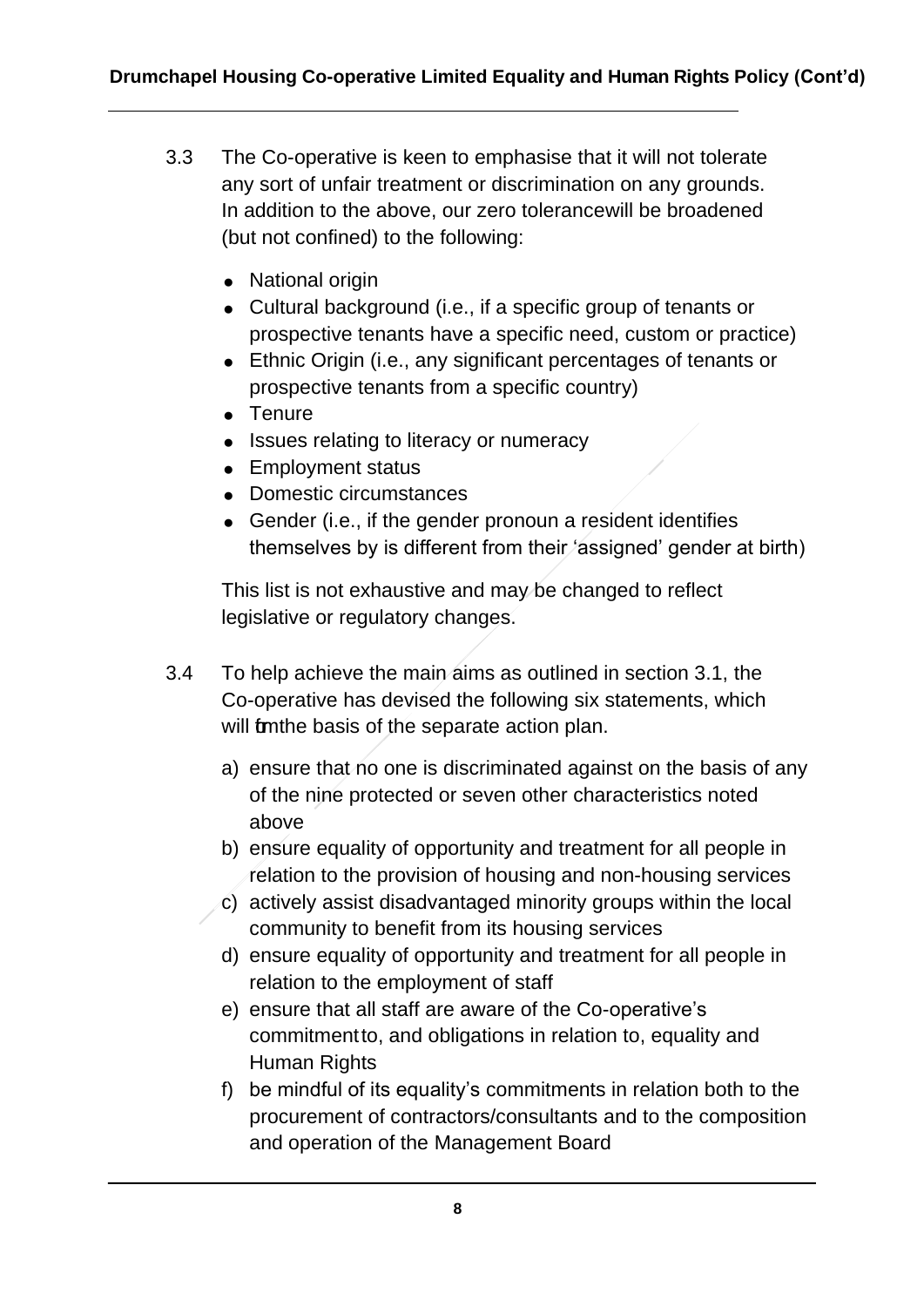Please not staff and board training should highlight these six statements and their importance to the Co-operative.

# **4. Types of discrimination**

4.1 The Act highlights seven types of discrimination (which it identifies as unlawful behaviour) which RSLs must avoid in how they deliver their services and how they act as an employer of staff. The Co-operative have added an eighth category, institutionalised discrimination, for the purposes of this Policy and this is outlined as 4.2h.

#### **4.2 Discrimination**

#### **a) Direct Discrimination**

This is less favourable treatment of an individual or group compared to others, and this treatment is because of a protected characteristic. An example of this would be to refuse to employ somebody because they had an impairment, which had no relevance to their ability to carry out the job they had applied for.

#### **b) Associated Discrimination**

This is direct discrimination against someone because they are associated with another person who possesses a protected characteristic. For example, a non-disabled person is discriminated against because they need to take care of disabled dependent.

#### **c) Discrimination by Perception**

This is direct discrimination against someone because others think that they possess a particular protected characteristic. They do not necessarily have to possess the characteristic, just be perceived to. For example, a person is not shortlisted for a job on the basis that the recruiter assumes the applicant does not have the correct visa to work in the UK as they have a foreign looking name on their application form.

#### **d) Indirect Discrimination**

This is when an apparently neutral requirement or condition impacts adversely, or has a disproportionate effect, on a particular equality group. An example of this could be holding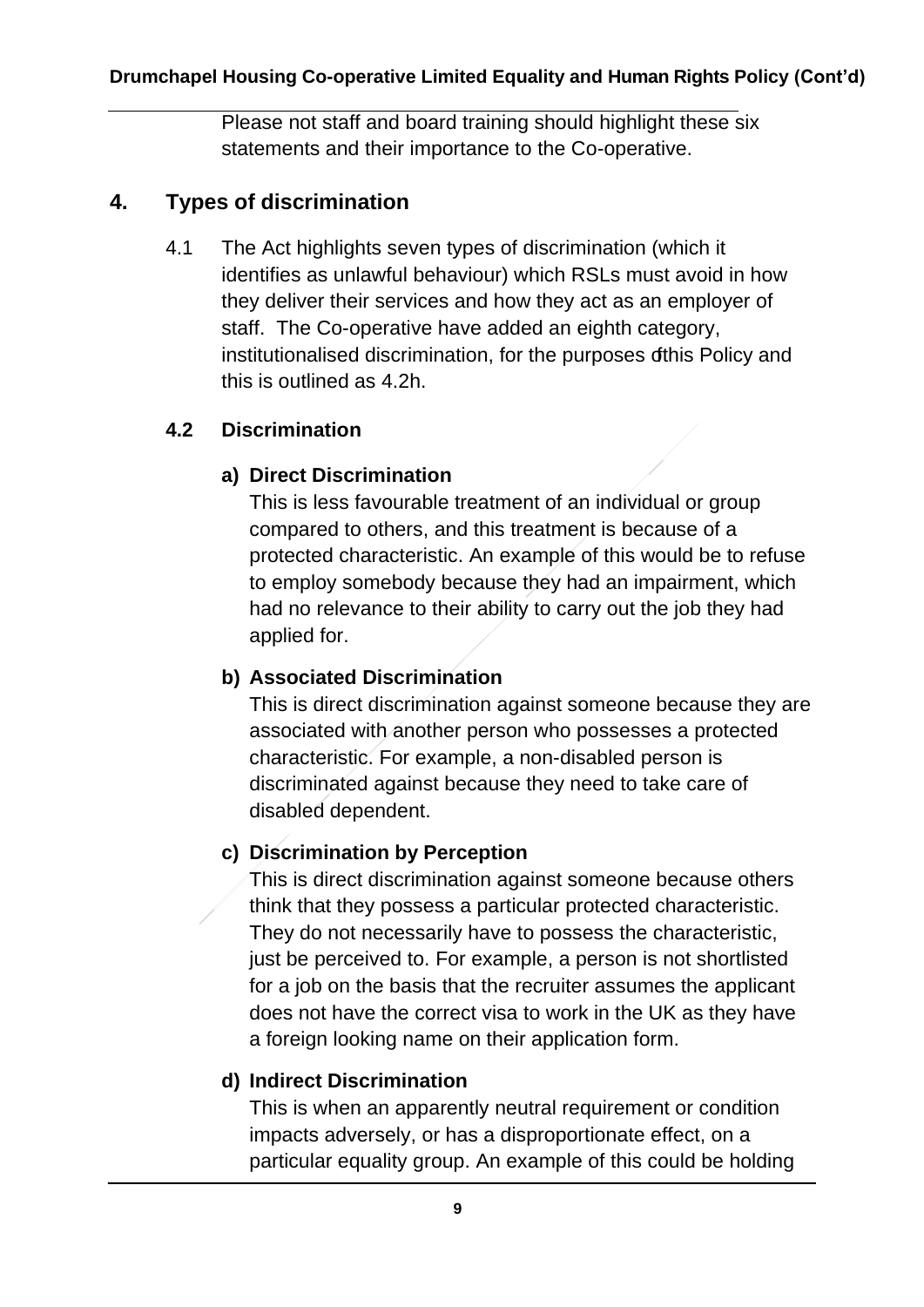meetings at times which are inconvenient for people with childcare responsibilities and not providing crèche facilities.

#### **e) Harassment**

This occurs when a person engages in unwanted conduct which is related to a protected characteristic, and which has the purpose or the effect of (i) violating the dignity of another person or (ii) creating for that person an intimidating, hostile, degrading, humiliating or offensive environment. An example might be displaying a topless calendar on a wall where this makes the workplace an offensive place to work for any employee.

#### **f) Harassment by a Third Party**

As an employer, the Co-operative is potentially liable for the harassment of their staff or customers by people they do not themselves employ, for example a contractor or consultant.

# **g) Victimisation**

This occurs when someone faces discrimination because they have made an allegation of unlawful discrimination or because of assisting or supporting a complainant. An example mittbe refusing to consider someone for a promotion because they gave evidence on behalf of a colleague who made a complaint of unlawful race discrimination.

# **h) Institutionalised Discrimination**

This was first defined in the context of racism and exemplified in the Macpherson report on the inquiry into the death of Stephen Lawrence as "the collective failure of an organisation to provide an appropriate and professional service to people because of their colour, culture or ethnic origin. It can be seen or detected in processes, attitudes and behaviours which amount to discrimination through unwitting prejudice, ignorance, thoughtlessness and racist stereotyping which disadvantage minority ethnic people."

The Co-operative extends the above to cover all actions where these are related to a protected characteristic.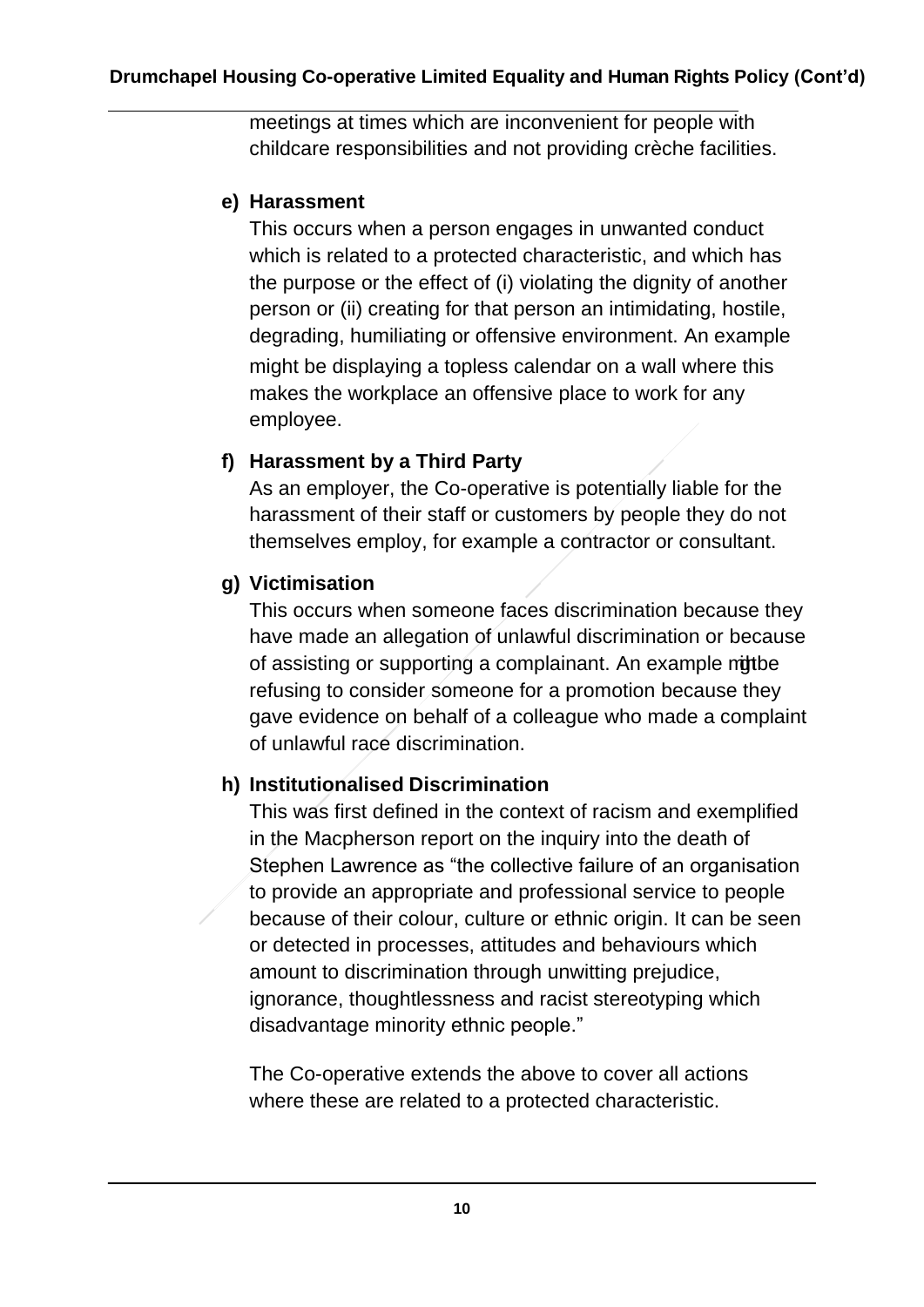# **5. Positive action**

- 5.1 The Act outlines two types of positive action which, in certain circumstances, are permissible:
	- General
	- Recruitment and Promotion
- 5.2 General If the Co-operative believes that persons who share a protected characteristic suffer a disadvantage or have different needs because of that characteristic, then action may be taken to help overcome the disadvantage or address the needs. The Act points outhat any action should be proportionate.
- 5.3 Recruitment and Promotion An example could be addressing imbalances in the workforce by encouraging members of underrepresented groups to apply for jobs. Positive action may be applicable in setting equality targets and at encouraging people from a particular group or groups to apply for a vacancy, but no quotas will be set.
- 5.4 The Co-operative will periodically assess the demographic profile and ethnic backgrounds of our employees, board members and our members to review the level of representation with our tenants and other customers in our work. The Co-operative will take positive action to ensure recruitment seeks to address any imbalances. This will take account of data collection guidance currently being developed by the Scottish Housing Regulator when this Policy review was undertaken.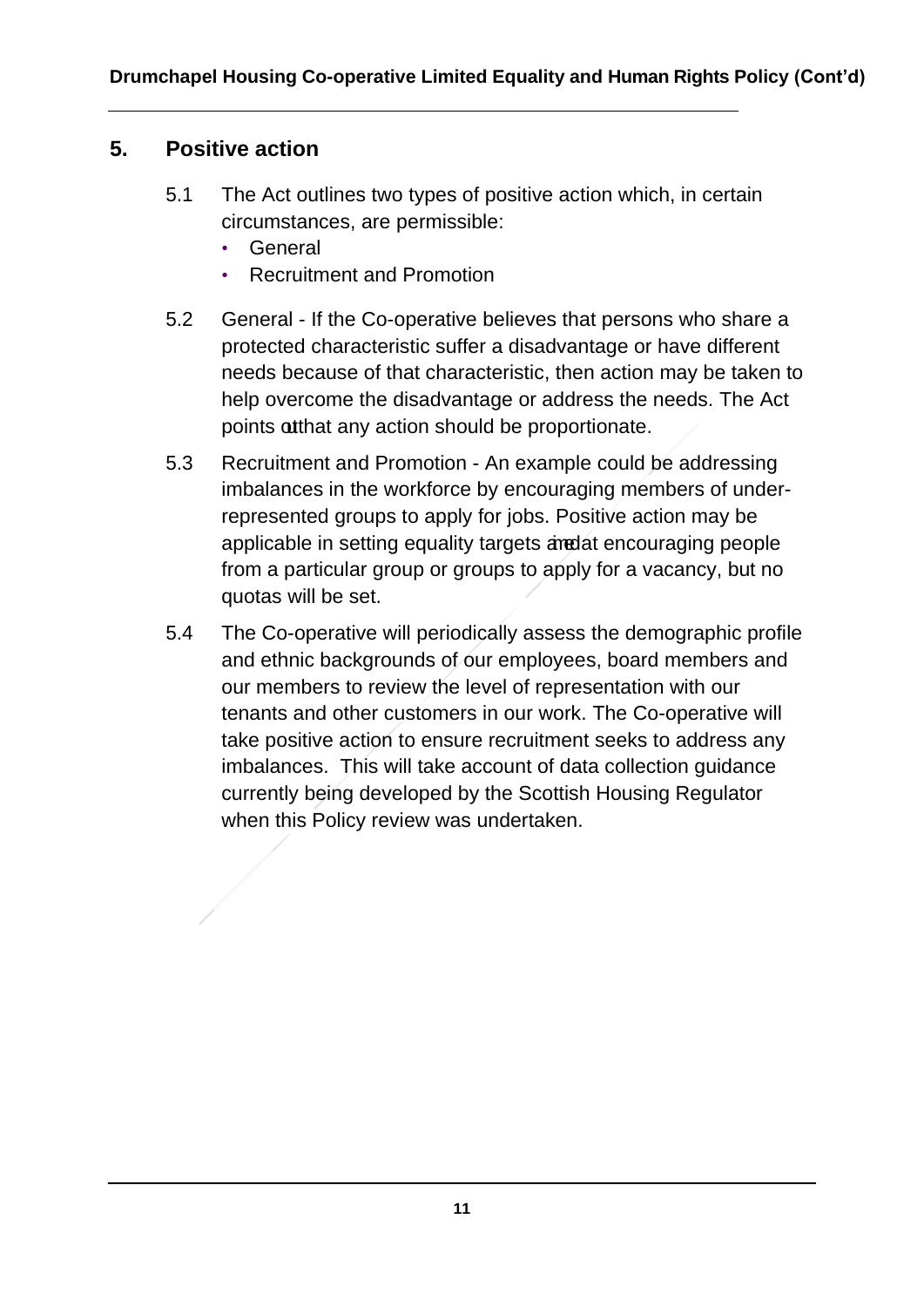### **6. Equality Impact Assessments**

- 6.1 Because equality and Human Rights issues are fundamental to how the Co-operative operates each policy developed or reviewed by the Co-operative will be subject to an Equalities Impact Assessment (EIA). EIAs allow the Co-operative to take proactive steps to identify and remove potential discrimination or, in some cases, the relevant action will be to adapt a policy or practice to better advance equality. It is important to recognise that providing the same service in the same way to everyone can sometimes create a disadvantage.
- 6.2 The Equality and Human Rights Commission in Scotland states that a policy or practice, which proactively considers equality, particularly using relevant evidence and consultation or involvement, is likely to be a better-quality policy in terms of it being more responsive to the needs of those affected. It further recognises that EIAs assist in mainstreaming equality considerations into policy and decision-making.
- 6.3 The Co-operative's action plan will confirm the Co-operative is reviewing its current EIA tool, and once the new tool has been developed, they will train relevant staff in its use.

# **7. Risk management**

7.1 The Co-operative recognises the potential risks should we fail to adhere to the Equality and Human Rights Policy and/or the accompanying Action Plan. It is not only the Co-operative's credibility that would be compromised, but that of the Management Board should there be a major deviation from the Policy, and possibly even the sector as a whole. In order to combat this, Section 14 of this Policy outlines the method of investigation that would be adopted should any allegation of a breach be made.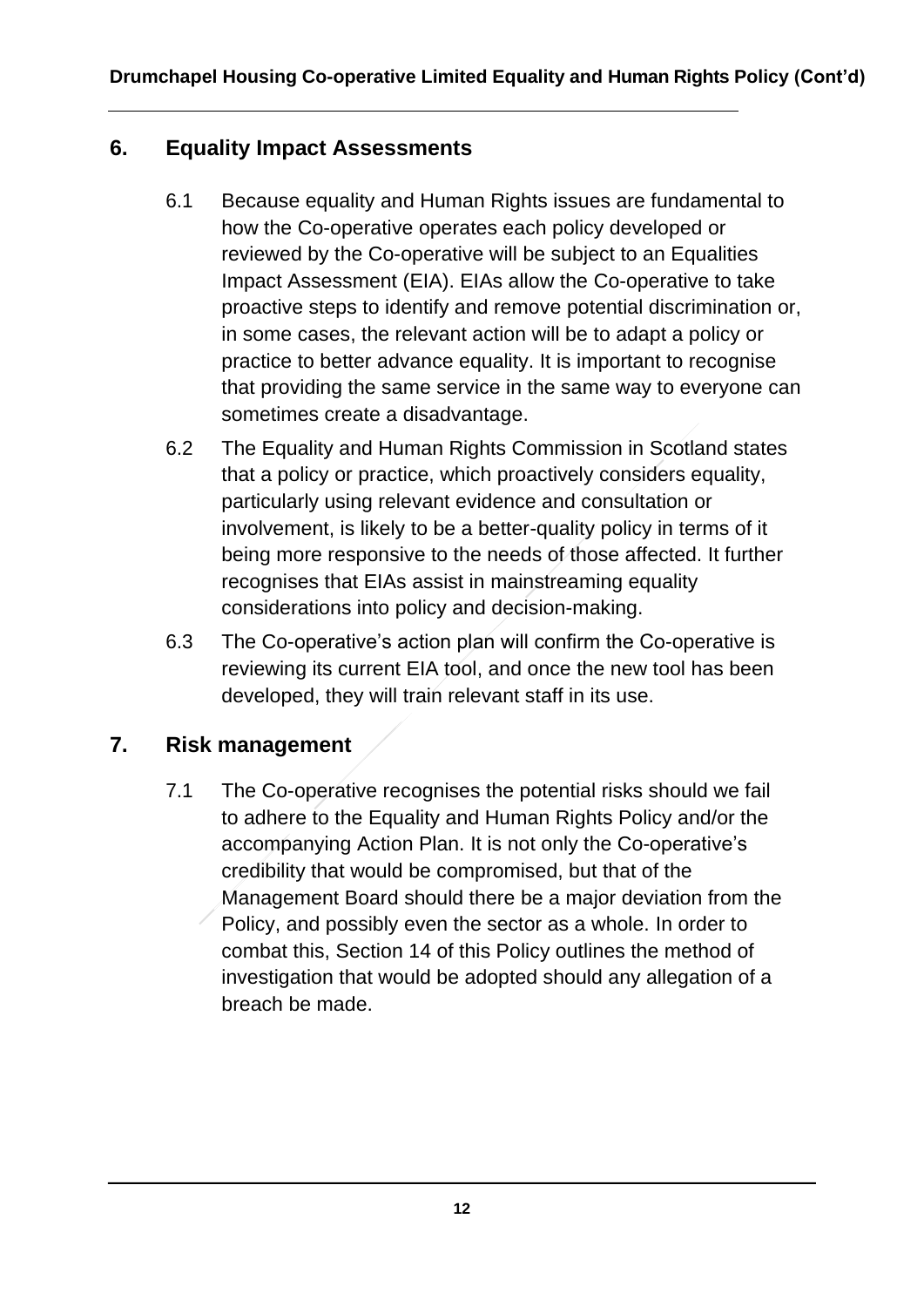# **8. Communications in alternative formats**

- 8.1 One way in which people can be indirectly discriminated against is by information sometimes being inaccessible. For example, a visually impaired service user may not be able to read the allocation policy in the print size usually available. Similarly, someone whose first language is not English may not be able to communicate effectively with staff. This type of indirect discrimination is important to address as it can often be inadvertent and there is perhaps more scope for it to occur.
- 8.2 To help combat this, the Co-operative will provide information to customers in any special formats, which may include:
	- Large print
	- CD
	- Translations into community languages
	- Use of language or sign interpreters
	- Braille

Please note that it is impractical to have all possible formats available immediately. The Co-operative's commitment therefore relates to the ability and willingness to produce documents in the formats required (or an interpreter if requested) within a period of five working days or as soon as reasonably practicable. All reasonable costs will be borne by the Co-operative.

- 8.3 During the development of this Policy, we consulted with the Royal National Institute for the Blind (RNIB) on font size. The RNIB confirmed that the Co-operative's current approach of all letters, policies and information being produced in 14 point as a minimum with larger font available on request.
- 8.4 To ensure that this strategy is effective, the availability of documents in other formats will be publicised on our website, on documents / policies and on the notice board within the interview rooms.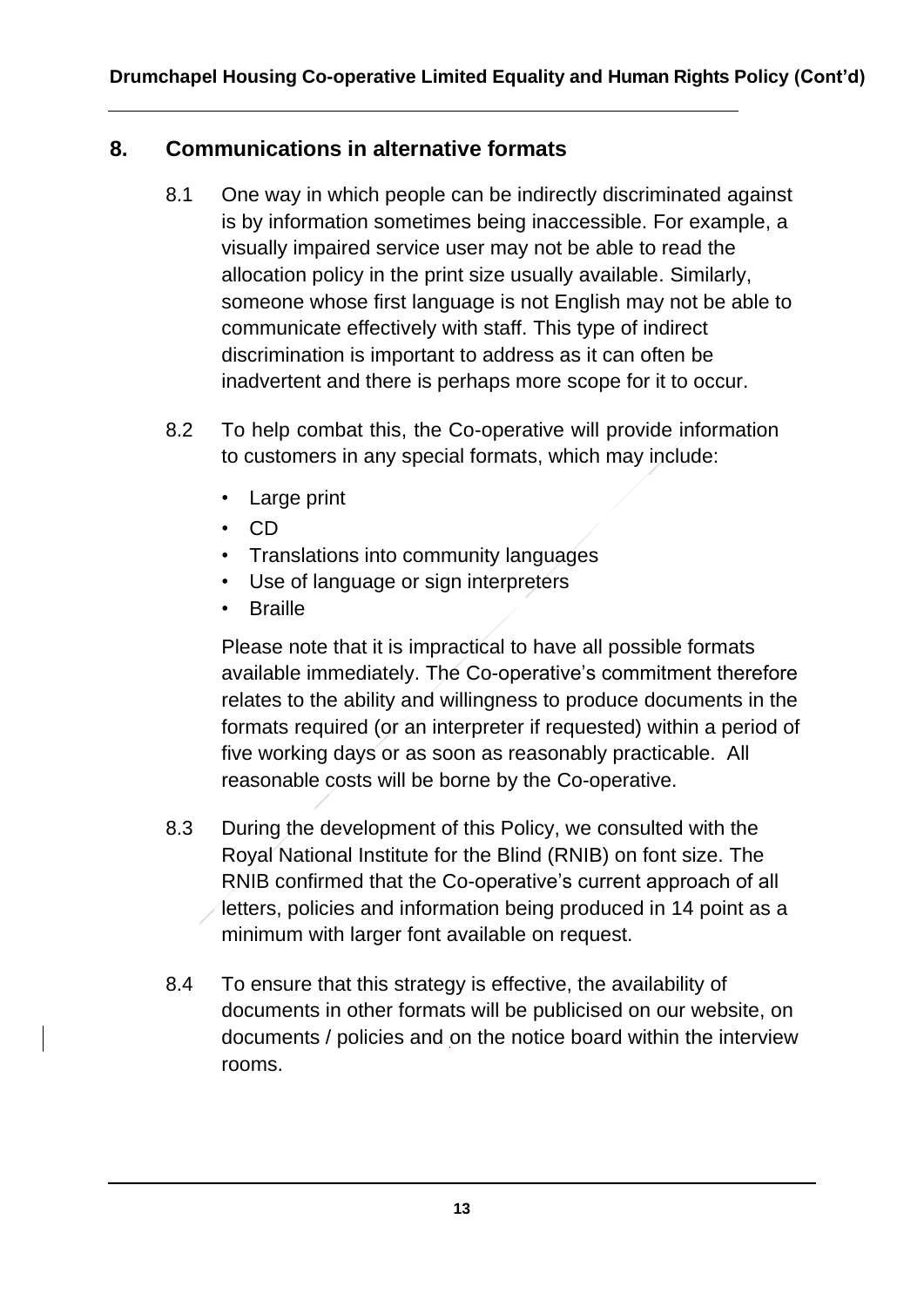# **9. Publicising the Equality and Human Rights policy**

- 9.1 It is absolutely critical that the Policy is publicised if it is to stand any chance of being successfully implemented. The level of interest in the Policy will vary from one person to another depending on a whole range of factors. To help respond to this, we will publicise the policy in the following ways:
	- a) we will publicise the Policy review and the Co-operative's work in relation to promoting equality of opportunity in the next newsletter
	- b) We will ensure that all new tenants are made aware of the Co-operative's commitment to equality and Human Rights as part of tesign-up process.
	- c) The Policy will also be available on the Co-operative's website.
- 9.2 All employees, applicants for employment and contractors will be notified of the existence of the Policy and will be asked to familiarise themselves with it within a week of it being approved, or within five days or returning to work for anyone who is absent when the Policy is reviewed (the Director will send an email to all staff informing them that it has been approved and signposting them to the copy on the common drive). Staff training will take place within three months of the Policy being approved and staff will be encouraged to raise any queries they have relating to the Policy to their line manager in the first instance.
- 9.3 Copies of the Policy will automatically be provided for successful joapplicants within their Induction and Staff handbook.
- 9.4 Board members will continue to receive on-going equalityand Human Rights training and will be involved in approving the final document. All members will be encouraged to keep up to date with development in the area and will receive period reports on the delivery of the Co-operative's action plan objectives.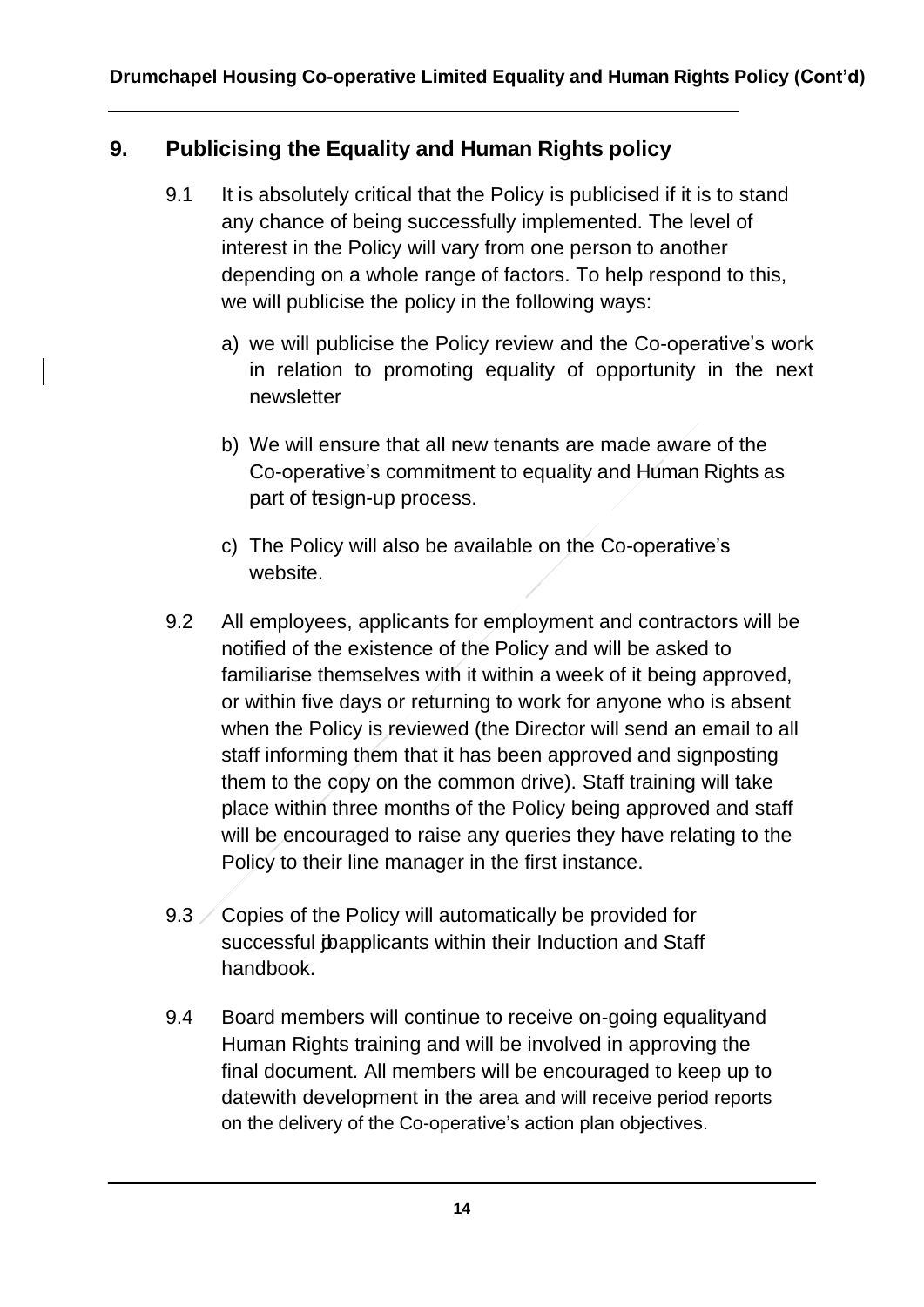# **10. Target setting**

- 10.1 Whilst embracing the principles of equality and Human Rights is something that the Co-operative takes very seriously, it is nonetheless important that there is some system in place to demonstrate that we actually achieve our objectives (or, perhaps more importantly, to highlight areas where we do not). In other words, we must ensure that this Policy statement is not used merely to pay lip service to equality and Human Rights.
- 10.2 The Co-operative will assess the profile / composition and employees (and potential employees), management board, tenants and applicants on our housing list. This will assist us as we strive to be representative and inclusive. This will take account of data collection guidance currently being developed by the Scottish Housing Regulator when this Policy review was undertaken.
- 10.3 The most up-to-date Census information relates to the 2011 figures. It is widely accepted that demographics are constantly changing, and the Census information is therefore increasingly unreliable for the purposes of equality action planning. Whilst we will take cognisance of the Census, we will also make use of other information that may be available, such as that from our own housing lists and those of the other local RSLs.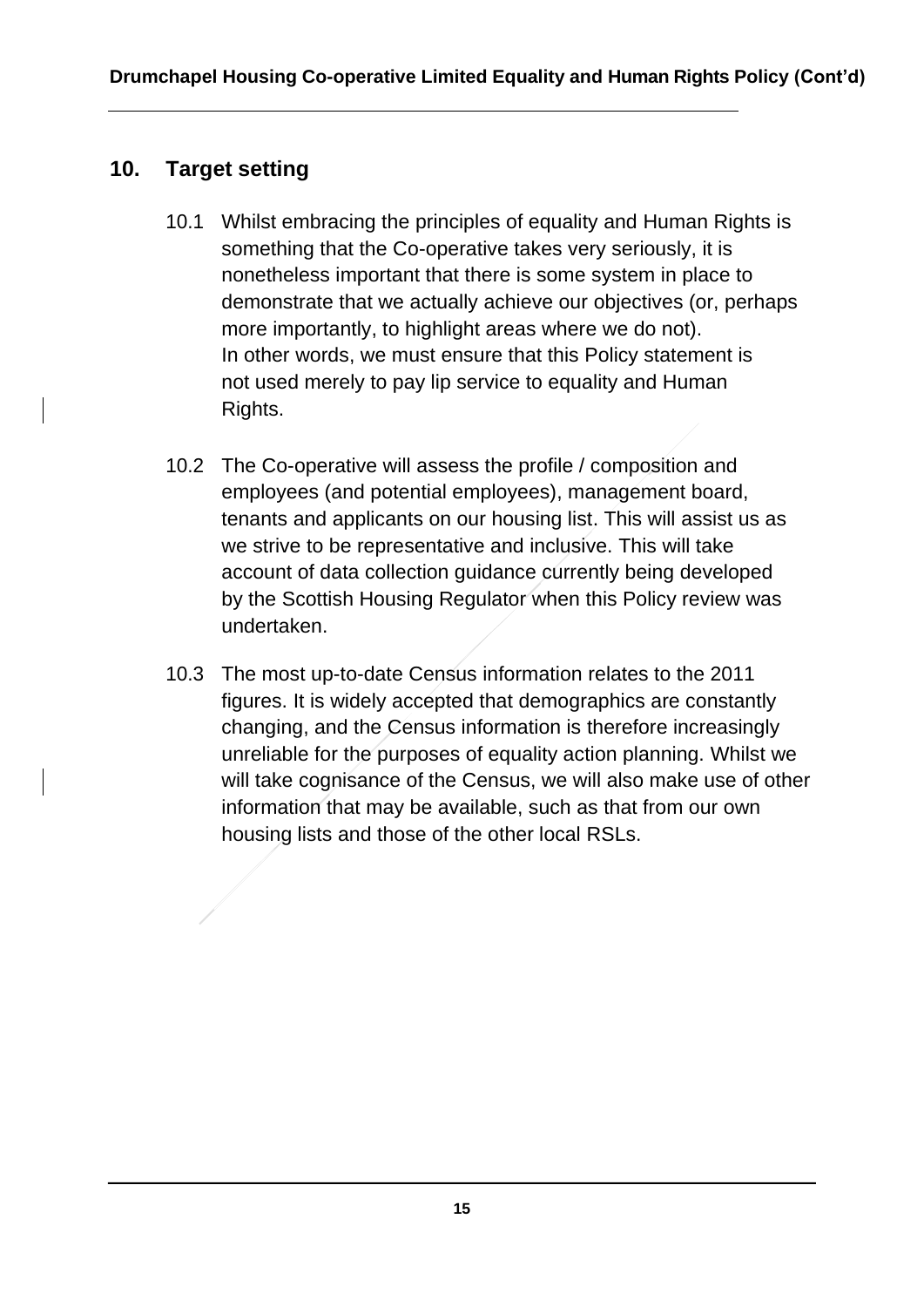# **11. Identifying problems and taking remedial action**

As the Co-operative reviews progress against the Equality and Human Rights Action Plan on an annual basis, areas where there may be problems will be flagged up so that remedial action can be taken. In addition, each of the action plan's objectives will have specific delivery dates and progress against each objective will be reported periodically to the Board.

- 11.1 It is not possible to be prescriptive about how the Co-operative should identify problems and take appropriate action in this Policy statement as there are too many potential outcomes, all different from each other. The general process to be followed by staff is:
	- a) Advise the Board of the underachievement
	- b) Outline action(s) already taken to achieve the objective
	- c) Make suggestions for further action(s), in consultation with other RSLs who may have solved similar problems
	- d) Agree refinements to the Equality and Human Rights Action Plan's objectives and implement these
- 11.2 Realistically, it may emerge that some tasks are difficult to achieve, and this is something that the Co-operative recognises. This does not mean, however, that we will cease trying to achieve these. The Co-operative will do all that is possible and reasonable to ensure that equality and Human Rights targets are met.
- 11.3 In accordance, with its complaints handling procedure the Board will receive quarterly complaints reports. These reports must include a separate section highlighting any complaints relating to Equality or Human Rights issues.

The Co-operative will respond promptly to any complaints, and treat any involving discrimination, harassment or victimisation seriously, and ensure they are tackled in line with agreed procedures.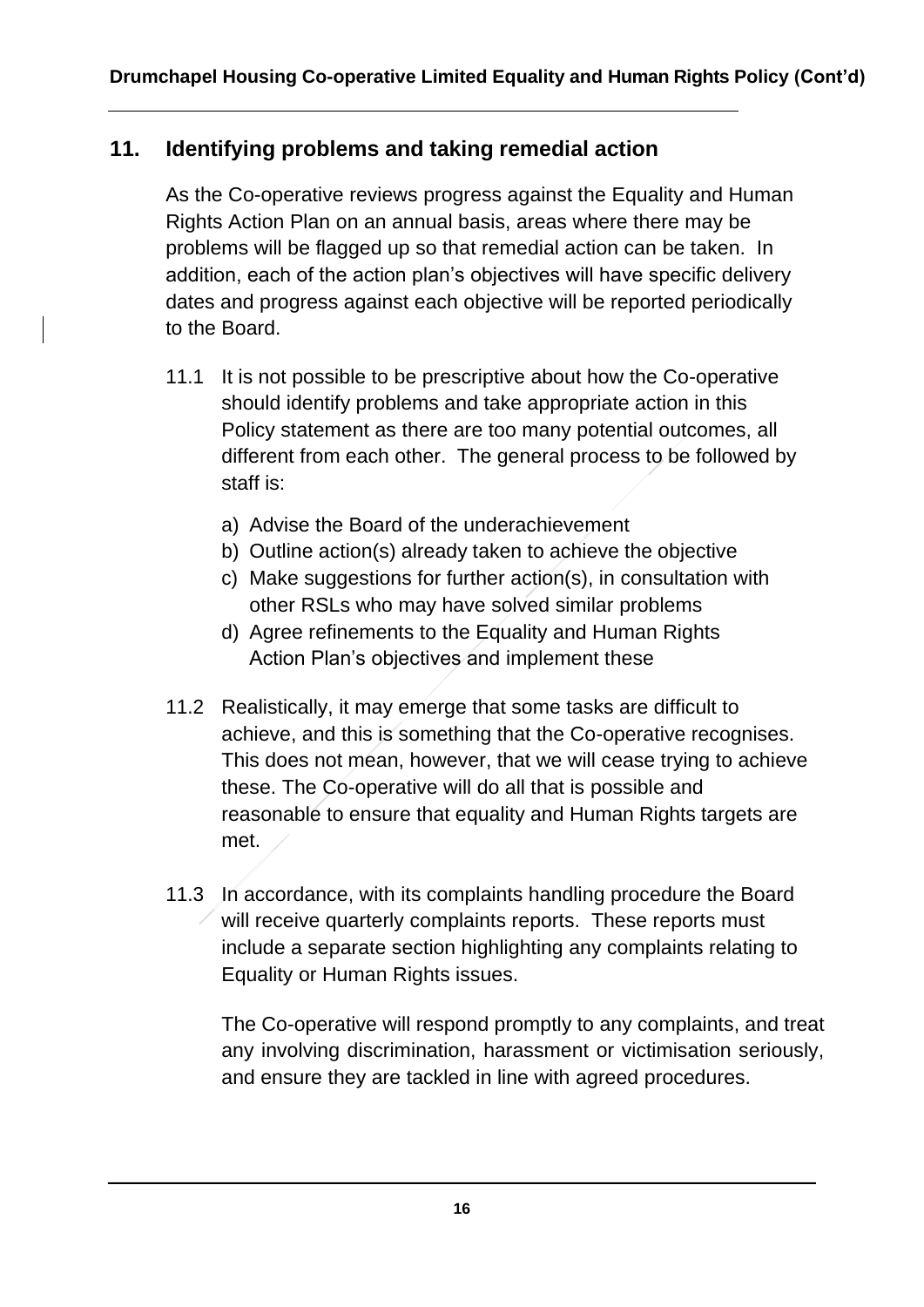# **12. Staff and Board responsibilities**

- 12.1 Ultimate responsibility for ensuring that the Co-operative conforms tothe principles outlined in this Policy and strives to achieve the targets set lies with the Management Board.
- 12.2 Responsibility for ensuring the Board is kept adequately informed of progress and alerted to any areas of underachievement lies with the Co-operative's Management Team. It will therefore be the Management Team's responsibility to ensure the quality and completeness of information and recommendations being presented to the Board.

# **13. Dissemination of key targets and performance**

- 13.1 The Board will consider an annual report on equality and Human Rights at its April or May meeting. This will be produced by the Management Team and will be based on the outturn figures to the end of March.
- 13.2 In May or June, this performance will be summarised in the "Annual Statement on Equality and Human Rights". This will be distributed to all tenants and members by way of a newsletter and posted on the website.
- 13.3 The Co-operative will report clearly on its performance, and this willinclude highlighting areas where targets have not been met.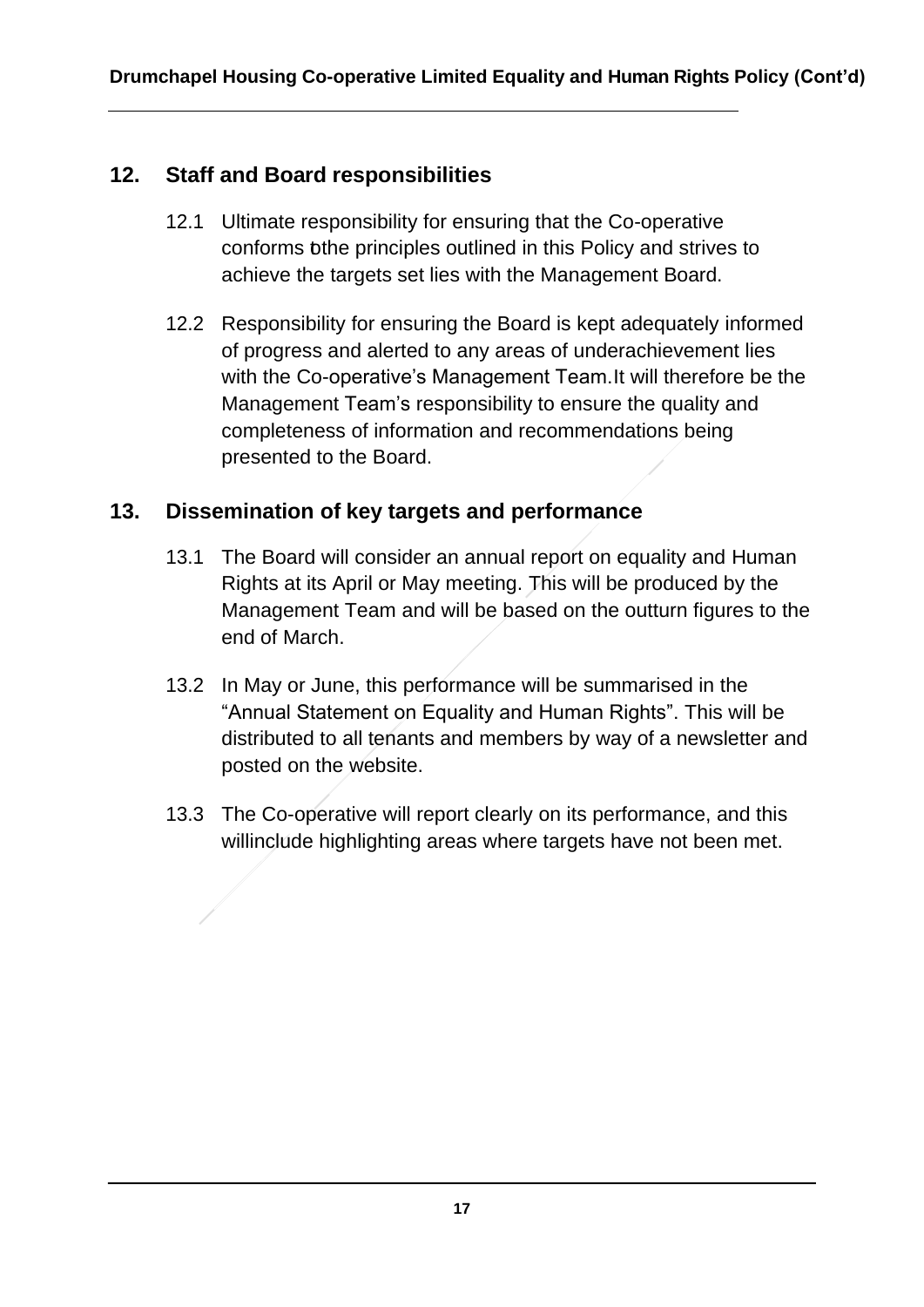# **14. Breaches of the Equality and Human Rights policy**

- 14.1 The Co-operative has a policy of zero tolerance to discriminatory practices and breaches of equal opportunities are concerned.
- 14.2 Any allegations against a member of staff or Board will be investigated thoroughly by the Co-operative's Director. If the allegation is made against the Director, the investigation will be conducted by the Chairperson and the Director will not be directly involved.
- 14.3 Before any investigation begins, the Co-operative will seek advice from Employers in Voluntary Housing (EVH). Unless there is very good reason not to, the advice of EVH will be followed. It is also advisable to contact the Co-operative's solicitor.
- 14.4 The member(s) of staff / board should be advised of the allegations and informed of what action the Co-operative is planning to take by way of investigation. They should also be advised to contact an independent representative, such as a solicitor or Trade Union representative.
- 14.5 The Co-operative's disciplinary procedures should then be followed as appropriate.
- 14.6 If the allegation is against a tenant of the Co-operative,the Director should ensure the Co-operative's solicitor is contacted for advice (as there may be tenancy implications under certain circumstances).